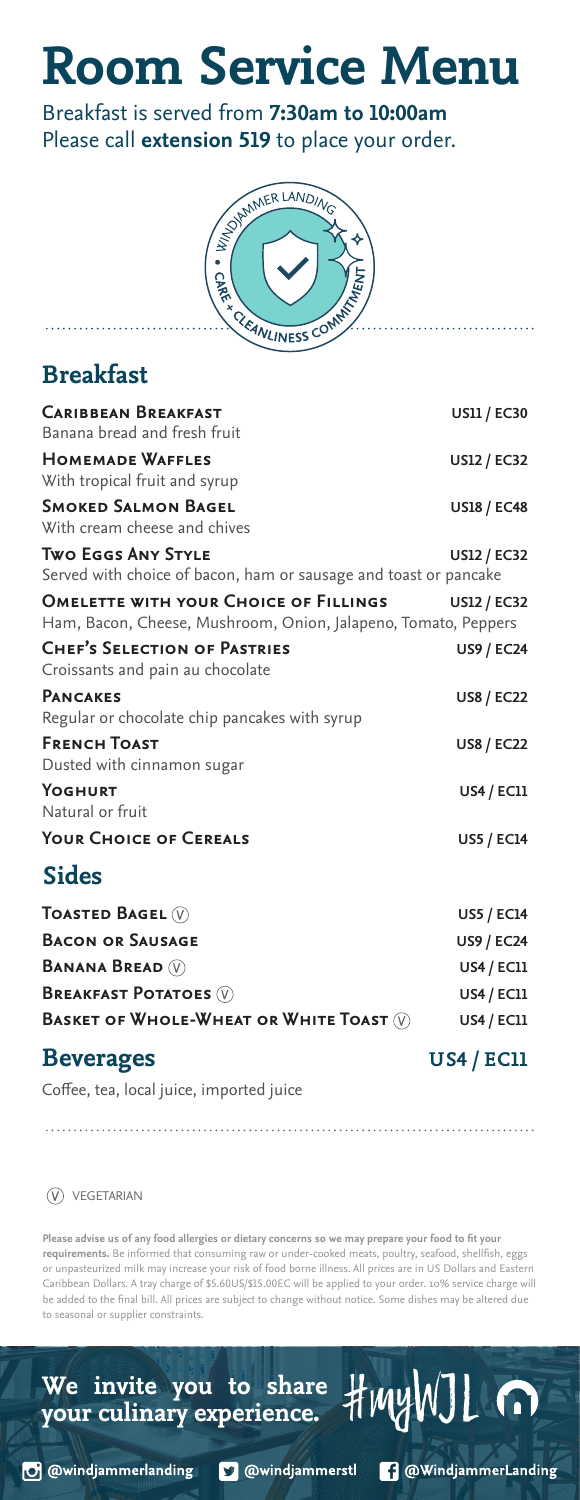## **All Day Dining Menu**

Available from **11:00am to 9:30pm** Please call **extension 519** to place your order

#### **Starters**

| <b>Burgers &amp; Wraps</b>                                                                                 |                    |
|------------------------------------------------------------------------------------------------------------|--------------------|
| <b>CAESAR SALAD V</b><br>Crisp romaine lettuce with croutons, parmesan cheese and Caesar dressing          | <b>US13 / EC35</b> |
| <b>GREEK SALAD (V) GF)</b><br>Tomato, onion, peppers, cucumber and olives with vinaigrette and feta cheese | <b>US16 / EC43</b> |
| With balsamic vinaigrette                                                                                  |                    |
| GARDEN SALAD (V) (2) (6) (8)                                                                               | <b>US14 / EC38</b> |

All burgers & wraps are served with a choice of garden salad or fries (Gluten free bun available on request)

| <b>GRILLED LIGHTLY SPICED LOCAL FISH</b><br>With lettuce and tomato on a sesame bun                         | <b>US20 / EC53</b> |
|-------------------------------------------------------------------------------------------------------------|--------------------|
| <b>JERK CHICKEN BREAST</b><br>With lettuce and tomato on a sesame bun                                       | <b>US18 / EC48</b> |
| <b>CHAR-GRILLED BEEF BURGER</b><br>With lettuce and tomato on a sesame bun                                  | <b>US18 / EC48</b> |
| <b>CAESAR WRAP</b><br>Crisp romaine lettuce and shaved parmesan wrapped in a flour tortilla                 | <b>US13 / EC35</b> |
| <b>GRILLED CHICKEN CAESAR WRAP</b><br>Crisp romaine lettuce and shaved parmesan wrapped in a flour tortilla | <b>US21 / EC56</b> |
| <b>GRILLED SHRIMP CAESAR WRAP</b><br>Crisp romaine lettuce and shaved parmesan wrapped in a flour tortilla  | <b>US23 / EC61</b> |

#### **Main Courses**

| <b>CATCH OF THE DAY GF</b><br>Served with chef's rice, local vegetables and creole sauce | <b>US30 / EC80</b> |
|------------------------------------------------------------------------------------------|--------------------|
| JERK CHICKEN WINGS<br>Served with a choice of fries or rice                              | <b>US17 / EC46</b> |
| <b>WEST INDIAN STYLE CURRY</b><br>Served with roti bread and local chutney               |                    |
| Shrimp $\circledR$                                                                       | <b>US26 / EC69</b> |
| Chicken                                                                                  | <b>US17 / EC46</b> |
| Vegetable $(V)$                                                                          | <b>US15 / EC40</b> |
|                                                                                          |                    |

# SAMMER LANDING **CLEANLINESS C**

#### **Pasta**

| Penne, Spaghetti or Gluten Free Pasta<br>With your choice of sauce              |                    |
|---------------------------------------------------------------------------------|--------------------|
| <b>CARBONARA</b><br>Creamy bacon sauce                                          | <b>US21 / EC56</b> |
| <b>BOLOGNAISE</b><br>Classic beef and tomato sauce                              | <b>US21 / EC56</b> |
| <b>PESTO</b> $(\nabla)$<br>Basil, garlic and parmesan in extra virgin olive oil | <b>US18 / EC48</b> |

#### **Pizza**

Our pizzas are rolled from homemade dough right here and are also available gluten free on request.

| <b>TALIAN</b>                                                         | <b>US18 / EC48</b> |
|-----------------------------------------------------------------------|--------------------|
| Black olives, Italian sausage, mushrooms and mozzarella               |                    |
| MARGHERITA $(\widehat{V})$                                            | <b>US16 / EC43</b> |
| Tomato sauce, mozzarella and fresh herbs                              |                    |
| <b>PRIMAVERA</b> (V)                                                  | <b>US17 / EC46</b> |
| Tomato sauce, spring vegetables, sweet corn, jalapenos and mozzarella |                    |
| <b>JERK CHICKEN</b>                                                   | <b>US18 / EC48</b> |
| Smoked Jerk chicken, sliced mixed peppers and mozzarella              |                    |
| <b>HAWAIIAN</b>                                                       | <b>US17 / EC46</b> |
| Honey roast ham, grilled pineapple and mozzarella                     |                    |

#### **Children's Menu**

| 'Small people, Big appetites'                                                                         |                    |
|-------------------------------------------------------------------------------------------------------|--------------------|
| $PB \& J \circledcirc \circledcirc$<br>Peanut butter and strawberry jam on white or whole-wheat bread | <b>US4 / EC11</b>  |
| <b>FISH FINGERS</b><br>Fries, salad and tartar sauce                                                  | <b>US12 / EC32</b> |
| <b>CHICKEN FINGERS</b><br>Fries, salad and BBQ sauce                                                  | <b>US12 / EC32</b> |
| <b>GRILLED CHEESE SANDWICH</b><br>Fries, salad and BBQ sauce                                          | <b>US6 / EC16</b>  |

| <b>Dessert</b>                                                                                                                                                      |                |                                                                |                                                                                                                              |                   |                                         |                                      |
|---------------------------------------------------------------------------------------------------------------------------------------------------------------------|----------------|----------------------------------------------------------------|------------------------------------------------------------------------------------------------------------------------------|-------------------|-----------------------------------------|--------------------------------------|
| <b>TROPICAL FRUIT PLATE</b> $(\widehat{V})$ ( $\widehat{\varphi}$ ) ( $\widehat{\varphi}$ )<br><b>COCONUT CHEESE CAKE</b><br><b><i>ST LUCIAN CHOCOLATE CAKE</i></b> |                | <b>US10 / EC27</b><br><b>US10 / EC27</b><br><b>US10 / EC27</b> | HOMEMADE CHOCOLATE CHIP COOKIES<br><b>FLOURLESS CHOCOLATE CAKE (GF)</b><br>With coffee ice cream, salted butter scotch Sauce |                   | <b>US9 / EC24</b><br><b>US11 / EC30</b> |                                      |
| $(V)$ VEGETARIAN                                                                                                                                                    | $(\vee)$ VEGAN | (GF) GLUTEN-FREE                                               |                                                                                                                              | DAIRY FREE<br>(函) | ( <sup>2</sup> ) CONTAINS NUTS          | ( <sup>42</sup> ) CONTAINS SHELLFISH |

**Please advise us of any food allergies or dietary concerns so we may prepare your food to fit your requirements.** Be informed that consuming raw or under-cooked meats, poultry, seafood, shellfish, eggs or unpasteurized milk may increase your risk of food borne illness. All prices are in US Dollars and Eastern Caribbean Dollars. A tray charge of \$5.60US/\$15.00EC will be applied to your order. 10% service charge will be added to the final bill. All prices are subject to change without notice. Some dishes may be altered due to seasonal or supplier constraints.

**O** @windjammerlanding

**S** @windjammerstl

**1** @WindjammerLanding